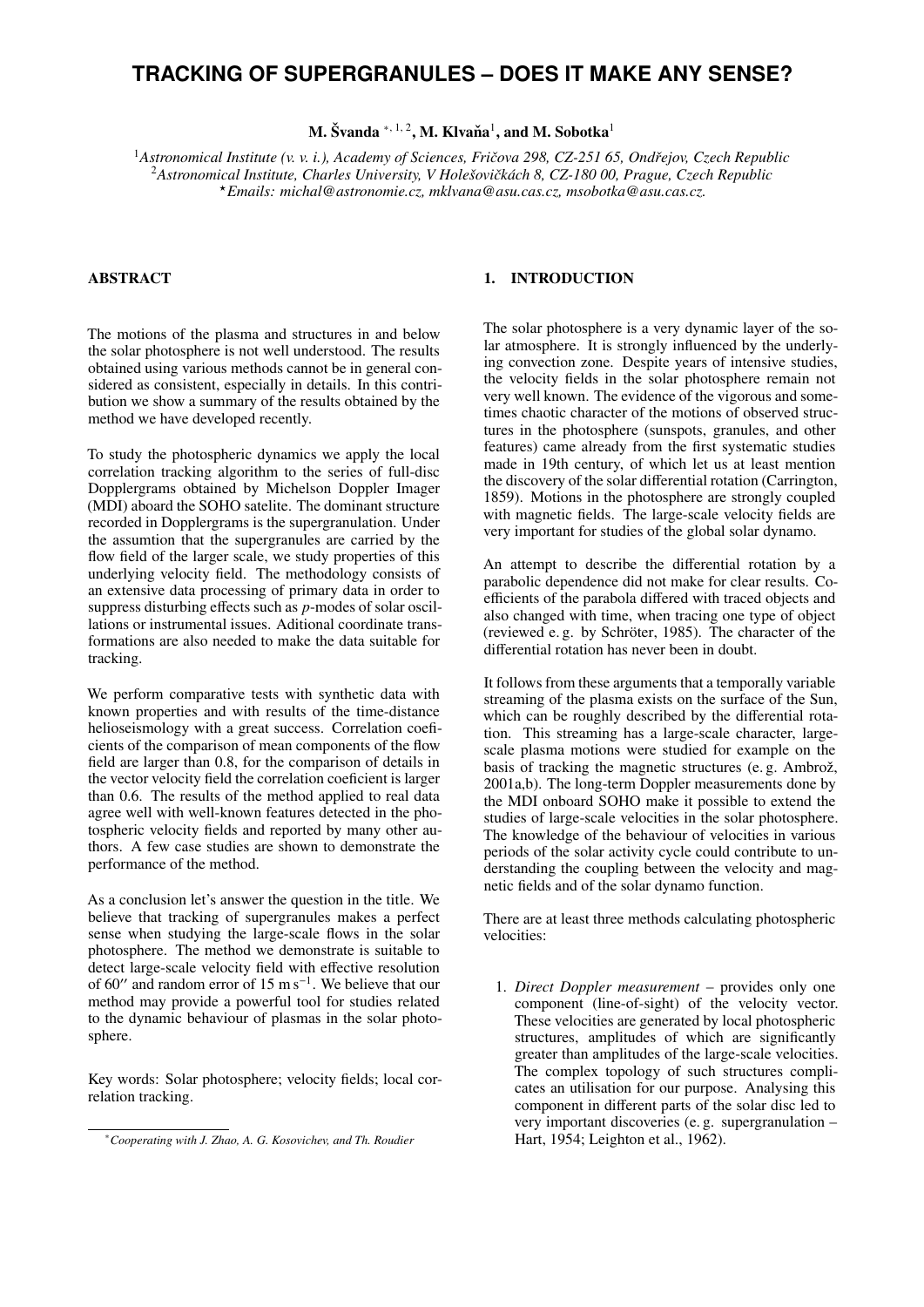- 2. *Tracer-type measurement* provides two components of the velocity vector. When tracing some photospheric tracers, we can compute the local horizontal velocity vectors in the solar photosphere. Tracking motions of sunspots across the solar disc led to the discovery of the differential rotation (Carrington, 1859).
- 3. *Local helioseismology* provides a full velocity vector. Although local helioseismology (e. g. Zhao et al., 2001) is a very promising method, it is still in progress and until now does not provide enough reliable results.

Since the photosphere is a very thin layer (0.04 % of the solar radius), the large-scale photospheric velocity fields have to be almost horizontal. Then, the tracer-type measurement should be sufficient for mapping the behaviour of such velocities. In this field the local correlation tracking (LCT) method is very useful.

This method was originally designed for the removal of the seeing-induced distortions in image sequences (November, 1986) and later used for mapping the motions of granules in the series of white-light images (November & Simon, 1988). The method works on the principle of the best match of two frames that record the tracked structures at two different instants. For each pixel in the first frame, a small correlation window is chosen and is compared with a somewhat displaced window of the same size in the second frame. A vector of displacement is then defined as a difference in the coordinates of the centres of both windows when the best match is found (cf. Fig. 1). The velocity vector is calculated from this displacement and the time lag between two frames.

The method needs a tracer  $-$  a significant structure recorded in both frames, the lifetime of which is much longer than the time lag between the correlated frames. We decided to use the supergranulation pattern in the fulldisc Dopplergrams, acquired by the MDI onboard SOHO. We assume that supergranules are carried as objects by the large-scale velocity field. This velocity field is probably located beneath the photosphere, so that the resulting velocities will describe the dynamics in both the photospheric and subphotospheric layer. The existence of the supergranulation on almost the entire solar disc (in contrast to magnetic structures) and its large temporal stability make the supergranulation an excellent tracer.

The resulting velocities cover the whole solar disc. Hence the velocity field also describes a motion of the supergranulation in the areas occupied by active regions or by magnetic field concentrations. This fact allows the results to be used to study the mutual motions of substructures like sunspots, magnetic field in active regions, background fields, and the quiet photosphere.

The supergranules are structures with a strong convection coupling. The mean size of the supergranular cell is approx. 30 Mm, with the size and shape that may dependent on the phase of the solar cycle. Supergranules are quite stable with a mean lifetime of approx. 20 hours. The internal velocity field in the supergranular cell is predominantly horizontal with the amplitude approx.  $300 \text{ m s}^{-1}$ . Due to the horizontality of the internal velocity field, the supergranules can be observed in Dopplergrams on the whole solar disc except for its centre.

We do not propose that this method is capable of measuring velocities of order  $1 \text{ m s}^{-1}$ , but we do expect that the large-scale velocities will have magnitudes at least one order greater. We also have to take the largestscale velocities into account like the differential rotation or meridional circulation, which have velocities of at least 10 m s<sup>-1</sup>. If for example we take differential rotation described by the formula  $\omega$ [deg/day] = 13.064 − 1.69 sin<sup>2</sup> *b* − 2.35 sin<sup>4</sup> *b*, we have to expect a velocity approx. 190 m s<sup>-1</sup> in *b* = 60 $^{\circ}$  in the Carrington coordinate  $1.69 \sin^2 b - 2.35 \sin^4 b$ , we have to expect a velocity apsystem. The main goal of our study (and the proposed method of mapping the velocities should be proxy for this purpose) is to separate the superposed velocity field into the components and to investigate their physics.

### 2. TUNNING THE METHOD

A recent experience with applying this method to observed data Švanda et al.  $(2005)$  has shown that for the proper setting of the parameters and for the tuning of the method, synthetic (model) data with known properties are needed. The synthetic data for the analysis come from a simple simulation (SISOID code = *SI*mulated *S*upergranulation as *O*bserved *I*n *D*opplergrams) with the help of which we can reproduce the supergranulation pattern in full-disc Dopplergrams.

The SISOID code is not based on physical principles taking place in the origin and evolution of supergranulation, but instead on a reproduction of known parameters that describe the supergranulation. Individual synthetic supergranules are characterised as centrally symmetric features described by their position, lifetime (randomly selected according to the measured distribution function of the supergranular lifetime), maximal diameter (randomly according to its distribution function) and characteristic values of their internal horizontal and vertical velocity components (randomly according to their distribution function). For details about the SISOID code see Svanda et al. (2006). An example of the calculated synthetic full-disc Dopplergram can be seen in Fig. 2.

### 3. METHOD OF DATA PROCESSING

The MDI onboard SOHO acquired the full-disc Dopplergrams at a high cadence in certain periods of its operation – one observation per minute. These campaigns were originally designed for studying the high-frequency oscil-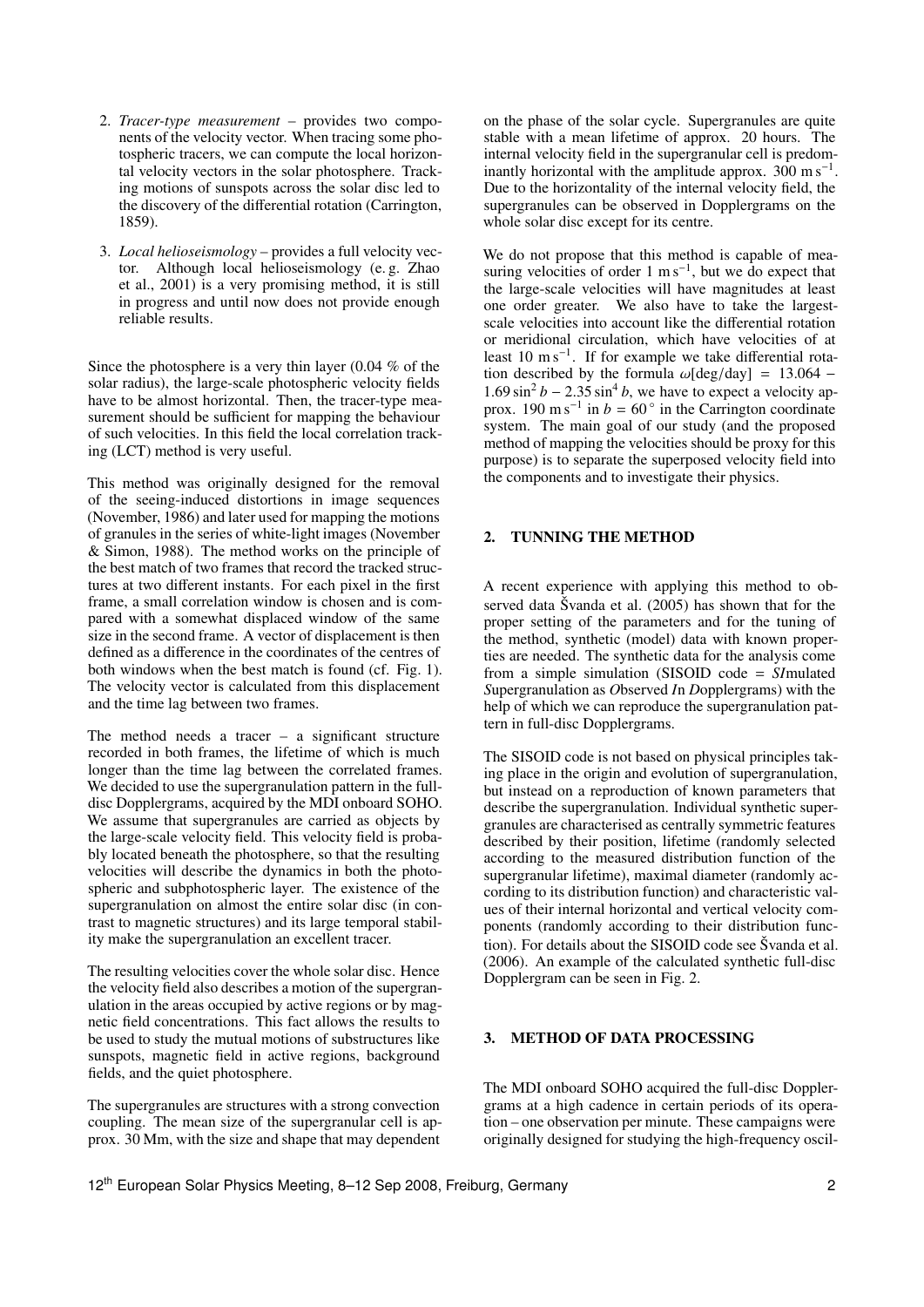

*Figure 1. The sketch showing the performance of LCT method in detection of corresponding subframes in two frames separated by certain time-lag.*

lations. The primary data contain lots of disturbing effects that have to be removed before ongoing processing: the rotation line-of-sight profile, *p*-modes of solar oscillations. We detected some instrumental effects connected to the data-tranfer errors. It is also known that the calibration of the MDI Dopplergrams is not optimal and has to be corrected to avoid systematic errors. While examining long-term series of MDI Dopplergrams, we have met systematic errors connected to the retuning of the interferometer. We should also take those geometrical effects into account (finite observing distance of the Sun, etc.) causing bias in velocity determination. In Fig. 3 the cartoon showing the individual steps in the data processing is provided.

As input to the data processing we take a one-day observation that contains 96 full-disc Dopplergrams in 15-minute sampling. Structures in these Dopplergrams are shifted with respect to each other by the rotation of the Sun and by the velocity field under study.

First, the shift caused by the rotation has to be removed.



*Figure 2. An example of the synthetic full-disc Dopplergram produced by SISOID code.*

For this reason, the whole data series (96 frames) is tracked with Carrington rotation rate, so that the heliographic longitude of the central meridian is equal in all frames and also equals the heliographic longitude of the central meridian of the central frame of the series. This data-processing step causes the central disc area ("blind spot" caused by prevailing horizontal velocity component in supergranules) in the derotated series to move with the Carrington rate. During the "derotation" the seasonal tilt of the rotation axis towards the observer (given by  $b_0$  – heliographic latitude of the centre of the disc) is also removed, so that  $b_0 = 0$  in all frames.

Then the data series is transformed to the Sanson-Flamsteed coordinate system to remove the geometrical distortions caused by the projection of the sphere to the disc. Parallels in the Sanson-Flamsteed pseudocylindrical coordinate system are equispaced and projected at their true length, which makes it an equal area projection.

The noise coming from the evolutionary changes in the shape of individual supergranules and the motion of the "blind spot" in the data series with the Carrington's rotational rate are suppressed by the  $k-\omega$  filter in the Fourier domain. The cut-off velocity is set to  $1500 \text{ m s}^{-1}$  and has been chosen on the basis of empirical experience.

The existence of the differential rotation complicates the tracking of the large-scale velocity field, because the amplitudes and directions of velocities of the processed velocity field have a significant dispersion. We have found that, when the scatter of magnitudes is too large, velocities of several hundred  $ms^{-1}$  cannot be measured precisely by the LCT algorithm where the displacement limit for correlation was set to detect velocities of several tens of m s<sup>−</sup><sup>1</sup> . Therefore the final velocities are computed in two steps. The first step provides a rough information about the average zonal flows using the differential rotation curve

$$
\omega = A + B \sin^2 b + C \sin^4 b \,, \tag{1}
$$

and calculating its coefficients.

In the second step this average zonal flow is removed from the data series, so that during the "derotation" of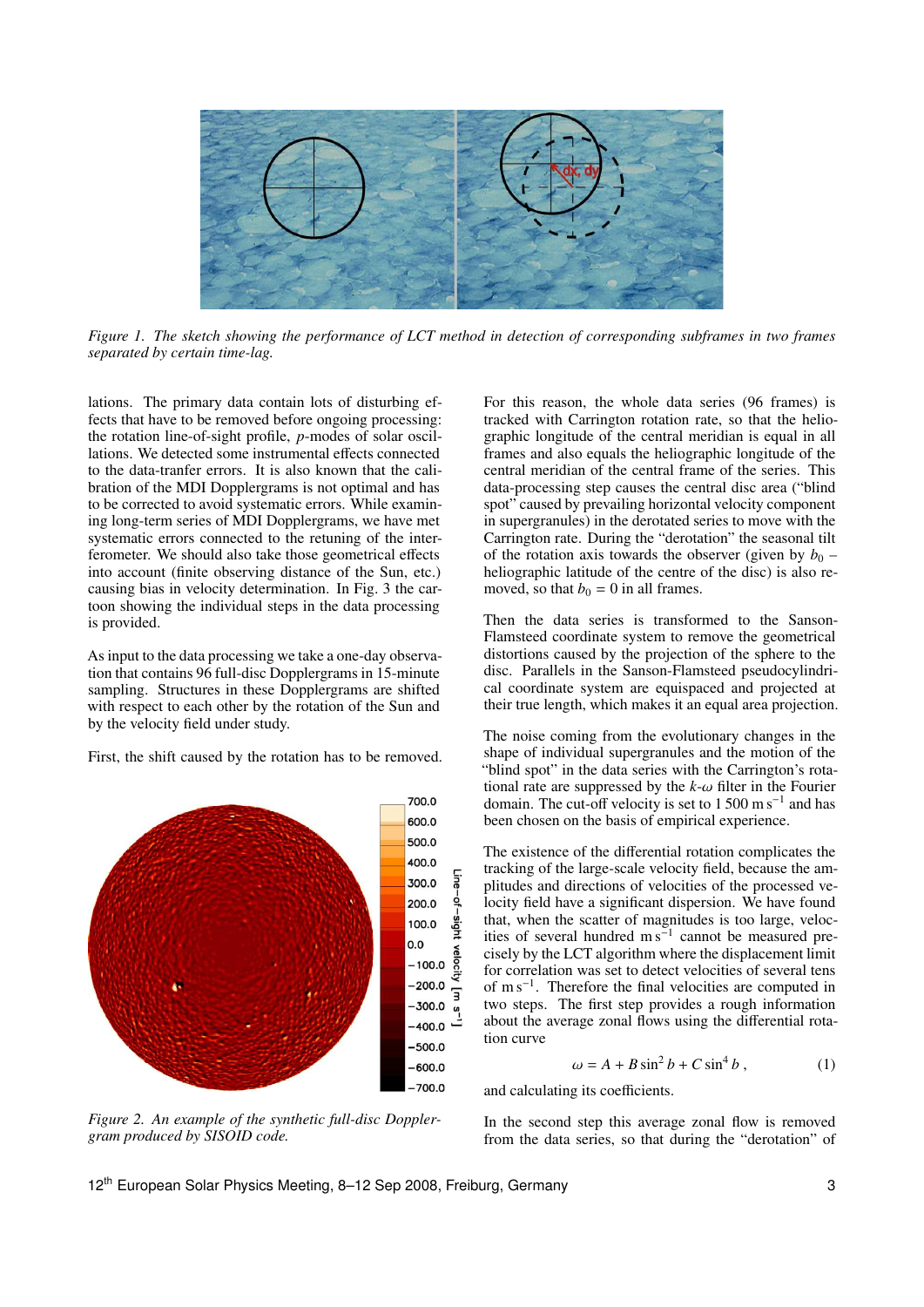

*Figure 3. Cartoon showing the individual steps in the data processing.*

the whole series the differential rotation inferred in the first step and expressed by (1) is used instead of the Carrington rotation. The scatter of the magnitudes of the motions of supergranules in the data transformed this way is much smaller, and a more sensitive and precise tracking procedure can be used.

The LCT method is used in both steps. In the first step, the probed range of velocity magnitudes is set to  $200 \text{ m s}^{-1}$ , but the accuracy of the calculated velocities is roughly  $40 \text{ m s}^{-1}$ . In the second step the range is only 100 m s<sup>−</sup><sup>1</sup> with much better accuracy. The lag between correlated frames equals in both cases 16 frame intervals (i. e. 4 hours in solar time), and the correlation window with FWHM 30 pixels equals 60" on the solar disc in the linear scale. In one observational day, 80 pairs of velocity maps are calculated and averaged.

#### 4. METHOD CALIBRATION

In our tests we have used lots of variations of simple axisymmetric model flows (with a wide range of values of parameters describing the differential rotation and meridional circulation) with good success in reproducing the models. When comparing the resulting vectors of motions with the model ones, we found a systematic offset in the zonal component equal to  $v_{\text{offset}}$  zonal =  $-15 \text{ m s}^{-1}$ .<br>This constant offset appeared in all the tested model veloc This constant offset appeared in all the tested model velocity fields and comes from the numerical errors during the "derotation" of the whole time series. For the final testing, we used one of the velocity fields obtained in our previous work (Švanda et al., 2005). This field approximates the velocity distribution that we may expect to observe on the Sun. The model flows have structures with a typical size of  $60$ ", since they were obtained with the correlation window of this size.

The calculated velocities (with  $v_{offset, zonal} = -15 \text{ m s}^{-1}$ corrected) were compared with the model velocities. Already from the visual impression it becomes clear that most of vectors are reproduced very well in the direction, but the magnitudes of the vectors are not reproduced so well. Moreover, it seems that the magnitudes of vectors are underestimated. This observation is confirmed when

plotting the magnitudes of the model vectors versus the magnitudes of the calculated vectors (Fig. 4). The scatter plot contains more than 1 million points, and most of the points concentrate along a strong linear dependence, which is clearly visible. This dependence can be fitted by a straight line that can be used to derive the calibration curve of the magnitude of calculated velocity vectors. The calibration curve is given by the formula

$$
v_{\rm cor} = 1.13 v_{\rm calc},\tag{2}
$$

where  $v_{\text{calc}}$  is the magnitude of velocities coming from the LCT, and  $v_{\text{cor}}$  the corrected magnitude. The directions of the vectors before and after the correction are the same. The uncertainty of the fit can be described by  $1-\sigma$ -error 15 m s<sup>−</sup><sup>1</sup> for the velocity magnitudes under 100 m s<sup>−</sup><sup>1</sup> and  $25 \text{ m s}^{-1}$  for velocity magnitudes greater than 100 m s<sup>-1</sup>. The uncertainties of approx.  $15 \text{ m s}^{-1}$  have their main origin in the evolution of supergranules.



*Figure 4. Scatter plot for inference of the calibration curve. Magnitudes of calculated velocities are slightly underestimated by LCT, but the linear behaviour is clearly visible. A line representing the 1:1 ratio is displayed. The calibration a*ff*ects only the magnitudes of the flows, while the directions do not need any correction.*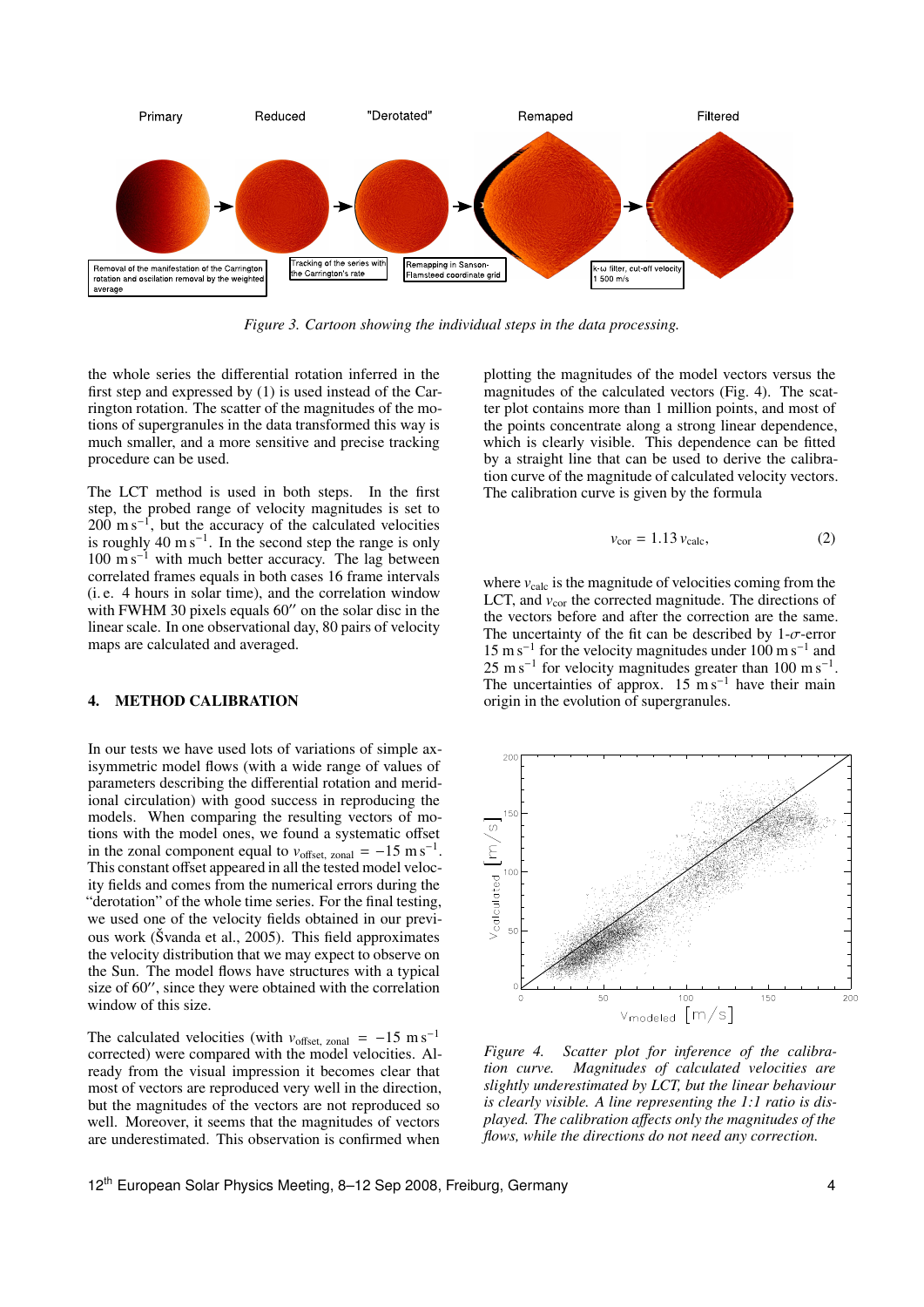### 5. COMPARISON TO TIME-DISTANCE HELIO-**SEISMOLOGY**

Solar acoustic waves (*p*-modes) are excited in the upper convection zone and travel between various points on the surface through the interior. The travel time of acoustic waves is affected by variations of the speed of sound along the propagation paths and also by mass flows. Time-distance helioseismology measurements Duvall et al. (1993) and inversions provide (see references to Duvall's paper) a tool to study three-dimensional flow fields in the upper part of the solar convection zone with relatively high spatial resolution.

The local correlation tracking method and the method of time-distance helioseismology provide surface or nearsurface velocity vector fields. However, the results of these methods can be interpreted differently. While local helioseismology measures intrinsic plasma motions (through advection of acoustic waves), LCT measures apparent motions of some structures (granules or magnetic elements). It is known that some structures do not necessarily follow the flows of the plasma on the surface. For example, the supergranulation appears to rotate faster than the plasma (Beck & Schou, 2000). Some older studies (see e. g. Rhodes et al., 1991) also suggest that the difference in flow properties measured on the basis of structures' motions and plasma motions is caused by a deeper anchor depth of these structures. An evolution of pattern may also play significant role (e. g. due to emergence of magnetic elements).

Some attempts to compare the results of local helioseismology and the LCT method for large scales, with characteristic size 100 Mm and more, have been carried out by Ambrož  $(2005)$ , but his results were inconclusive. The correlation coefficient describing the match of the velocity maps obtained by local helioseismology and the LCT method was close to zero. Nevertheless, there were compact and continuous regions of the characteristic size from 30 to 60 heliographic degrees with a good agreement between the two methods, so that one could not conclude that the results were completely different. In his study, many factors could be significant: the techniques were applied to different types of datasets (LCT was applied to low resolution magnetograms acquired at Wilcox Solar Observatory and the time-distance method used MDI Dopplergrams). Both techniques had very different spatial resolution, and also the accuracy of the measurements was not well known.

We decided to avoid these problems and analyze the same data set from the MDI instrument on SOHO. MDI provides approximately two months of continuous highcadence (1 minute cadence) full-disc Dopplergrams each year. This *Dynamics Program* provides data suitable for helioseismic studies, and also for the local correlation tracking of supergranules. Thus, this is a perfect opportunity to compare the performance and results of two different techniques using the same set of data, and to avoid effects of observations with different instruments or in different conditions.

The selected dataset consists of 27 data-cubes from March 12th, 2001, 0:00 UT to April 6th, 2001, 0:31 UT, where each third day was used, and in these days three 8.5-hour long data-cubes were processed (so that every third day in the described interval was fully covered by measurements). Each data-cube is composed of 512 Dopplergrams with spatial resolution of  $1.98''$  px<sup>-1</sup> in one-minute cadence. All the frames of each data-cube were tracked with rigid rate of 2.871  $\mu$ rad s<sup>-1</sup>, remapped<br>to the Postel's projection with resolution of 0.12° px<sup>-1</sup> to the Postel's projection with resolution of  $0.12^\circ$  px<sup>-1</sup> (1,500 km px−<sup>1</sup> at the center of the disc), and only a central meridian region was selected for the ongoing processing (with size of 256×924 px covering 30 heliographic degrees in longitude and running from  $-54°$  to  $+54°$  in latitude), so that effects of distortions due to the projection do not play a significant role. The time-distance inversion results were smoothed by a Gaussian with FWHM of 30 px to match the resolution to the LCT method, and only the horizontal components  $(v_x, v_y)$  of the full velocity vector were used.

The results containing 27 horizontal flow fields were statistically processed to obtain the cross-calibration curves for these methods. It is generally known that the LCT method slightly underestimates the velocities; thus, the results should be corrected by a certain factor. From the comparison of the *x*-component of velocity we obtained parameters of a linear fit given by (numbers in parentheses denote a  $\sigma$ -error of the regression coefficient)

$$
v_{x, \text{ LCT}} = 0.895(0.008)v_{x, \text{ t-d}} - 12.6(0.3) \text{ m s}^{-1}.
$$
 (3)

The correlation coefficient between  $v_{x, \text{LCT}}$  and  $v_{x, t-d}$  is  $\rho = 0.80$ . We assume that the time-distance measurements for  $v_{x,t-d}$  are correct and the magnitude of the LCT measurements,  $v_{\text{x, LCT}}$ , must be corrected according to the slope of Eq. (3). This correction factor has a value of 1.12, which is in a perfect agreement with the correction factor of 1.13 found in the tests of the same LCT code using synthetic Dopplergrams with the same resolution and similar LCT parameters. We assume that both velocity components obtained with the LCT method should be corrected by this factor. The regression line of  $v_y$  component is

$$
v_{y, \text{ LCT}} = 0.56(0.01)v_{y, \text{ t-d}} + 0.4(0.2) \text{ m s}^{-1}. \qquad (4)
$$

After the slope correction using the  $v_x$  fits, the regression curve is slightly different:

$$
v_{y, \text{ LCT}} = 0.63(0.01)v_{y, \text{t-d}} + 0.4(0.2) \text{ m s}^{-1},
$$
 (5)

with the correlation coefficient between  $v_{y, \text{LCT}}$  and  $v_{y, \text{t-d}}$ close to 0.47. The slope of the linear fit differs significantly from the expected value 1.0.

We have tested that this asymmetry is not related to the LCT technique. The tests did not show any preference in direction of flows measured by LCT or any dependence of the results on the size of the field of view (which does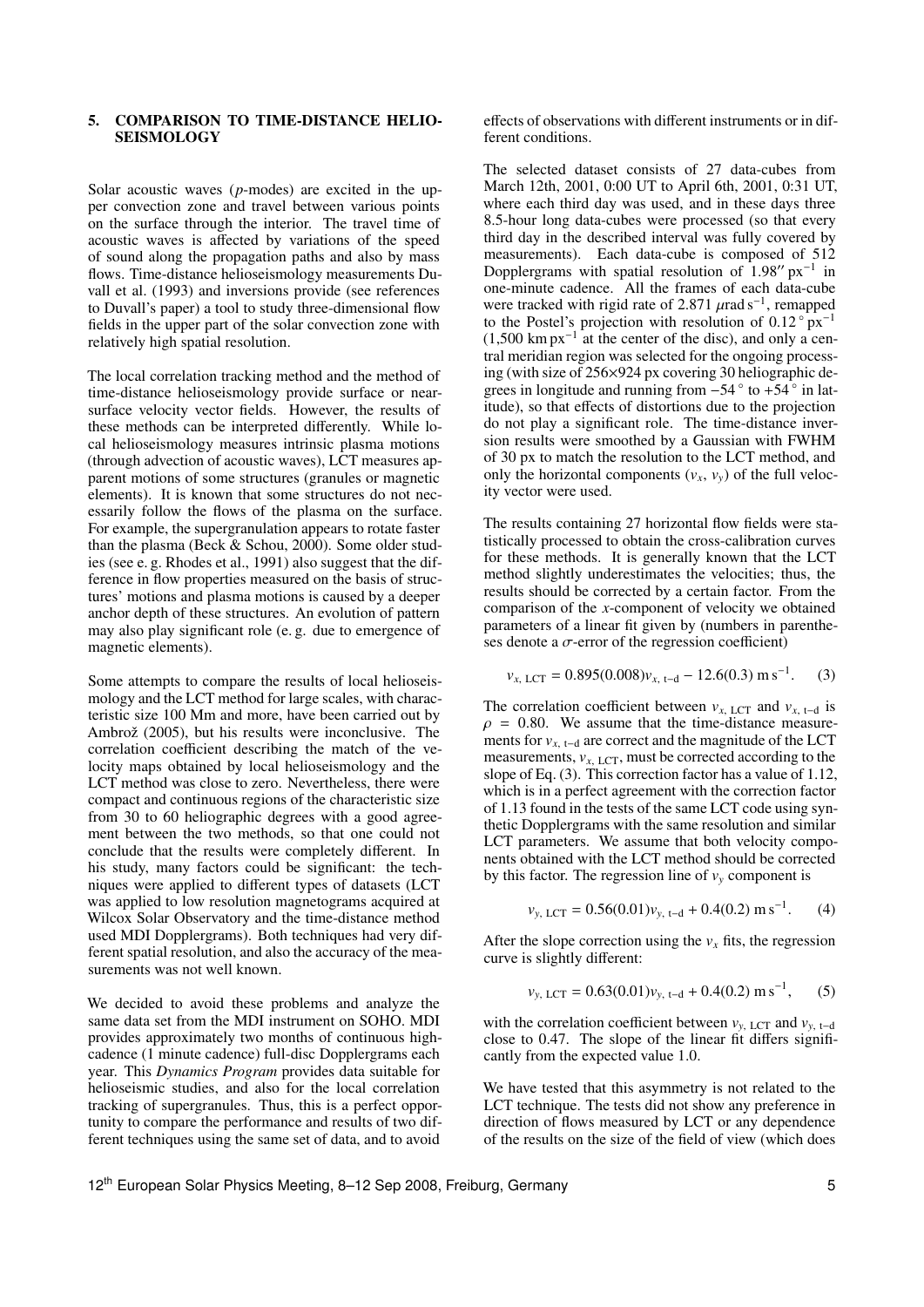

*Figure 5.* Left *– Velocity field obtained by the LCT method.* Right *– Velocity field obtained by the time-distance technique.* Both plots are centered at heliographic coordinates  $b_0 = 0.0^\circ$ ,  $l_0 = 214.3^\circ$ . Units on both axes are pixels in the data<br>frame with resolution of 0.12° px<sup>-1</sup> in the Postel's projection *frame with resolution of 0.12* ◦ *px*<sup>−</sup><sup>1</sup> *in the Postel's projection.*

not have a square shape in our case). In our synthetic data based test we did not encounter asymmetry of any kind.

Instead of computation of the correlation coefficient of the arguments of both vector fields we decided to compute a magnitude-weighted cosine of  $\Delta\varphi$ . This quantity is given by

$$
\rho_{\mathbf{W}} = \frac{\sum |\mathbf{v}_{t-d}| \frac{\mathbf{v}_{t-d} \cdot \mathbf{v}_{LCT}}{|\mathbf{v}_{t-d}| |\mathbf{v}_{LCT}|}}{\sum |\mathbf{v}_{t-d}|} = \frac{\sum |\mathbf{v}_{t-d}| \cos \Delta \varphi}{\sum |\mathbf{v}_{t-d}|},\qquad(6)
$$

where  $v_{t-d}$  is the time-distance vector field,  $v_{LCT}$  is the LCT vector field and the summation is performed over all vectors in the field. The closer this quantity is to 1, the better is the agreement between both vector fields. Larger vectors are weighted more than smaller ones. We have found that in our case  $\rho_W = 0.86$ .

In addition to the detailed comparison of the vector fields, we compare the mean flows, the differential rotation and the meridional circulation. These flows can be quite simply calculated from the results of both techniques. In both cases, they provide the mean zonal and mean meridional flows for the Carrington rotation No. 1974. The correlation coefficients are  $\rho = 0.98$  for the zonal flow and  $\rho = 0.88$  for the meridional flow.

For a detailed comparison of the flow fields, we selected one data cube, representing 8.5-hour measurements centered at 4:16 UT of March 24th, 2001, *l*<sub>0</sub>=214.3°. In this map, the correlation coefficient for the *x*-component of the velocity is  $\rho = 0.82$ , for the *y*-component  $\rho = 0.58$ , and for the vector magnitude:  $\rho = 0.73$ . The vector plots of the flow fields obtained by both techniques, shown in Fig. 5, in general seem to be quite similar to each other. However, many differences can be seen. The regions where the differences are most significant correspond to relatively small (under 50 m s<sup>-1</sup>) velocities.

## 6. APPLICATION TO REAL DATA

#### 6.1. Long-term properties

For the study of long-term evolution of surface flows, maps containing the mean zonal and meridional components were calculated. We can clearly detect that in the northern hemisphere the flow towards the northern pole dominates while in the southern hemisphere the flow towards southern pole prevails. The "zero line", the boundary between the flow polarity, is not located exactly on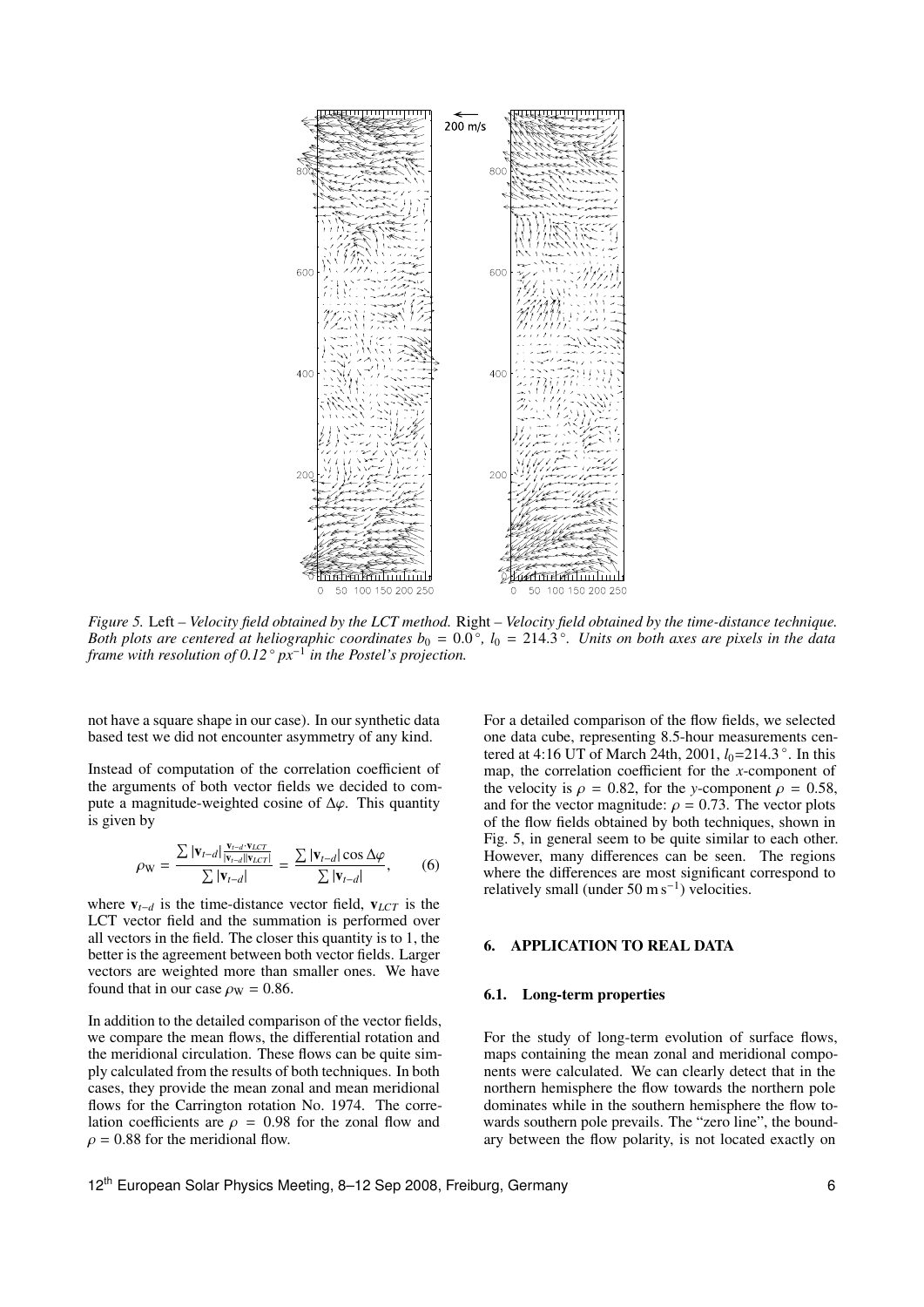the solar equator and seems to be shifted to the south in the period of increased solar activity (2001 and 2002). In agreement with Meunier et al. (1997) and Cameron & Hopkins (1998) we found the meridional flow stronger in the periods of increased solar activity by about  $10 \text{ m s}^{-1}$ than in periods with lower magnetic activity.

A similar map was made in the same way for the zonal component. The mean equatorial zonal velocity for all the data is 1900 m s<sup>-1</sup>. For all the processed data the dependence on latitude is close to a parabolic shape, the parameters of which change slowly over time. The residua of the zonal velocity with respect to its parabolic fit given by

$$
v_b = a_0 + a_1 b + a_2 b^2, \tag{7}
$$

where *b* is the heliographic latitude and  $v<sub>b</sub>$  the mean zonal velocity in the given latitude, were calculated in order to see if we are able detect torsional oscillations in our measurements. The method reveals torsional oscillations as an excess of the mean zonal velocity with respect to the zonal velocity in the neighbourhood. The behaviour of torsional oscillations is in agreement with their usual description – the excess in magnitude is of the order of 10 m s<sup>−</sup><sup>1</sup> , they start at the beginning of the solar cycle in high latitudes and propagate towards the equator with the progress of the 11-year cycle. However, with our method the visibility of torsional oscillations decreases with increasing solar activity. In the periods of strong activity both belts are not so clearly visible since the large-scale velocity field and its parabolic fit are strongly influenced by the presence of magnetic regions. However, the torsional oscillation belts still remain visible when the mean zonal component is symmetrised with respect to the solar equator. We did not focus on the study of meridional flow or torsional oscillations depending on time and latitude, we just used them to check the ability and performance of our method.

We investigated the coupling of equatorial zonal velocity (average equatorial solar rotation) and the solar activity in the near-equatorial area (belt of heliographic latitudes from  $-10$   $\degree$  to  $+10$   $\degree$ ). The average equatorial zonal velocity incorporates the average supergranular network rotation and also the movement of degenerated supergranules influenced by a local magnetic field with respect to their non-magnetic vicinity. Indexes of the solar activity were extracted from the daily reports made by the *Space Environment Center National Oceanic and Atmospheric Administration (SEC NOAA)*. Only the days when the measurements of horizontal flows are available were taken into account. As the index of the activity we have considered the total area of sunspots in the near-equatorial belt and also their type.

First, we computed the correlation coefficient  $\rho$  between the mean equatorial zonal velocity and the sunspot area in the near-equatorial belt and obtained a value of  $\rho = -0.17$ . We cannot conclude that there is a linear relation between these two indices. We find two different regimes which are divided by the velocity of approximately  $1890 \text{ m s}^{-1}$ .

In one regime (77 % of the cases), the equatorial belt rotates about 60 m s<sup>-1</sup> faster (1910 ± 9 m s<sup>-1</sup>; hereafter the "fast group") than the Carrington rotation, in the other one  $(23\%)$  the rotation rate is scattered around the Carrington rate (1860  $\pm$  20 m s<sup>-1</sup>; hereafter the "scattered group"). The division in two groups using the speed criterion is arbitrary. If there are only two groups, they certainly overlap and only a very detail study could resolve their members. The arguments for division in just two groups will follow.

Detailed studies of the sunspot drawings obtained from the Patrol Service of the Ondřejov Observatory and the Mt. Wilson Observatory drawings archive revealed that in the "fast" group, the new or growing young active regions were present in the equatorial belt. On the contrary, in the "scattered" group the decaying or recurrent active regions prevailed in the equatorial area. The deceleration of the sunspot group with its evolution was noticed e.g. by Ruždjak et al. (2004). Moreover, our results suggest that the new and rapidly growing sunspots in the studied sample (March to May 2001 and April to June 2002) move with the same velocity. This behaviour could be explained by emergence of the local magnetic field from a confined subphotospheric layer. According to the rough estimate (Corbard & Thompson, 2002) the speed of  $1910 \pm 9$  m s<sup>-1</sup> corresponds to the layer of  $0.946 \pm 0.008$   $R_{\odot}$ , where the angular velocity of rotation suddenly changes. During the evolution, the magnetic field is disrupted by the convective motions.

The observed behaviour could be a manifestation of the disconnection of magnetic field lines from the base of the surface shear during the evolution of the growing sunspot group. This behaviour was studied theoretically by Schüssler & Rempel (2005). They suggested a dynamic disconnection of bipolar sunspot groups from their magnetic roots deep in the convection zone by upflow motions within three days after the emergence of the new sunspot group. The motion of sunspots changes during those three days from "active" to "passive". The active mode is displayed by motions that are faster than those of a non-magnetic origin. The passive mode means mostly the deceleration of sunspot motion and influence of the sunspot motion only by the shallow surface plasma dynamics. The theory of the disconnection of sunspot groups from their magnetic root supports the division of the data set in two groups.

We have also focused on how the presence of the magnetic active areas will influence the average flow field. Since we found that the direct correlation is weak due to the existence of two different regimes, we decided to study the temporal change of both quantities. Our aim is to study whether an emerging active region in the nearequatorial belt will influence the average equatorial rotation. We computed numerical derivatives of the total sunspot area in the near-equatorial belt and of the average zonal equatorial flow. We found that the correlation coefficient between both data series is  $\rho = 0.36$  and is higher for the "fast group" ( $\rho = 0.41$ ) than for the "scat-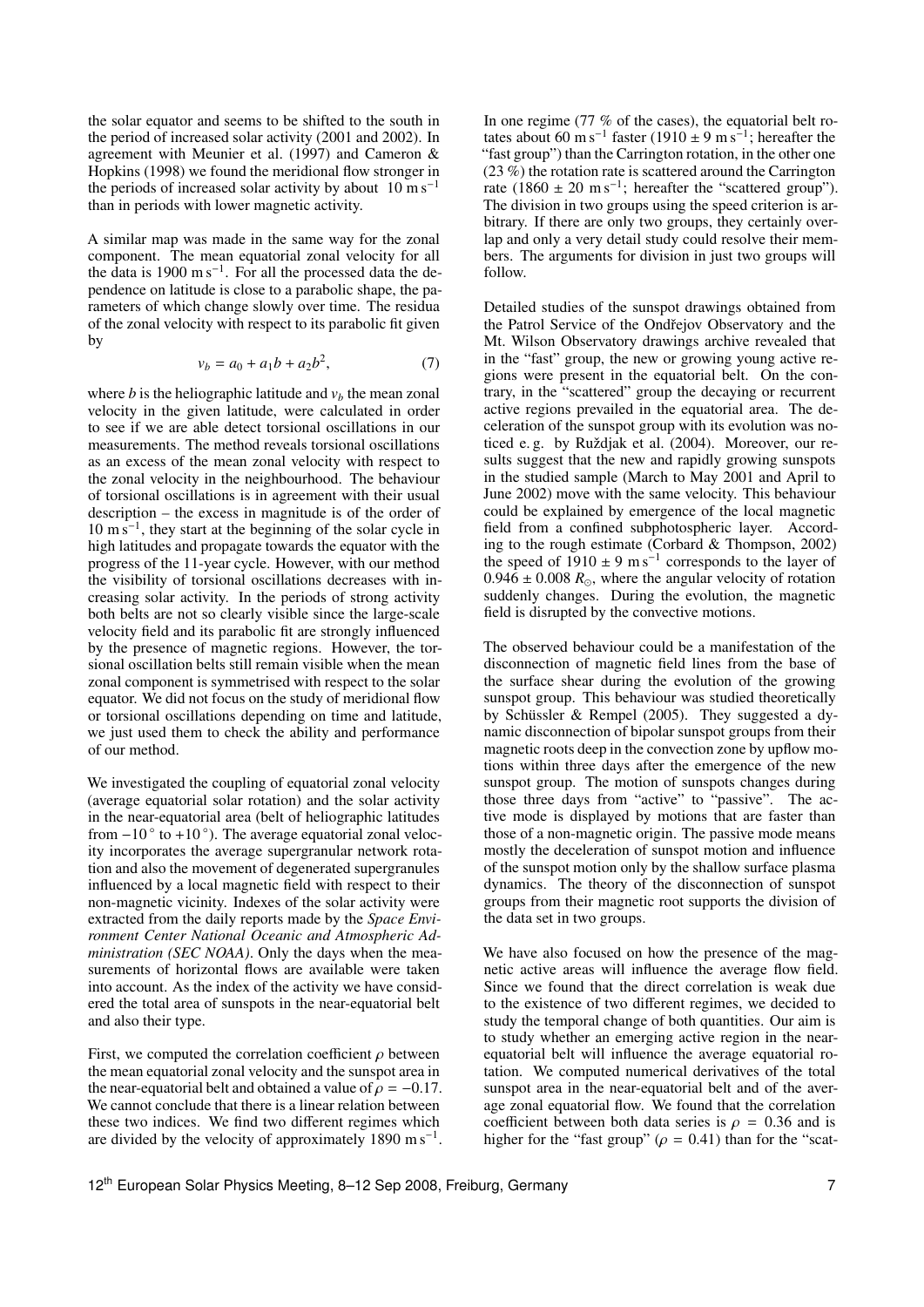![](_page_7_Figure_0.jpeg)

*Figure 6. Derivatives of the mean zonal velocity (solid curve) and the sunspot area in the near-equatorial region (dashed curve) in 2002. Both quantities correlate with each other well.*

tered group" ( $\rho = 0.24$ ). The correlation is higher in periods of increased magnetic activity in the equatorial belt. For example, for data in year 2001 the correlation coefficient is  $\rho_{2001} = 0.58$  and for year 2002  $\rho_{2002} = 0.52$  (see Fig. 6). In both cases, the correlation is higher for the "fast regime" ( $\rho \sim 0.7$ ) than for the second group.

Despite the apparent disagreement, our seemingly conflicting results can be valid and are in agreement with results published earlier. As described by e. g. Hathaway & Wilson (1990) and explained in the model of Brun (2004), the solar rotation in the lower latitudes is slower in the presence of a magnetic field. In most cases, "spotty" equatorial belts seem to rotate slower than average for the whole data series. However, it is clear that in most cases emerging active regions cause an increase in the rotation rate. This is in agreement with the generally accepted findings of Howard & Harvey (1970) and Golub & Vaiana (1978). The relationship, obtained using a linear fit on our data set, can be described by the equation

$$
\Delta v \sim 0.2 \,\Delta A_{\text{sunspots}} \,\mathrm{m\,s}^{-1},\tag{8}
$$

where ∆*v* is the change of the equatorial rotation speed with respect to the Carrington rotation and ∆*A*<sub>sunspots</sub> is the relative change of sunspot area in the equatorial belt (in 10<sup>−</sup><sup>6</sup> of solar hemisphere). We estimate that strong local magnetic areas rotate a few tens of m s<sup>-1</sup> faster than the non-magnetic surroundings.

#### 6.2. Flows around and beneath the erupting filament

During three consecutive days of the JOP 178 campaign, Oct 6, 7, and 8, 2004, we observed the evolution of a filament that was close to the central meridian. We also observed the photospheric flows directly below the filament and in its immediate area. The filament extends from  $-5^\circ$ to −30◦ in latitude. A filament eruption was observed

on October 7, 2004 at 16:30 UT at multiple wavelengths from ground and space instruments.

At the point where the filament eruption begins ( $l = 56°$ ,  $b = -26^\circ$  in Carrington coordinates), we detected a steepening of the gradient in the differential rotation curve. During the eruption, the gradient flattens out and a dip forms. Although the differential rotation curves describe the mean zonal velocities on the full-disc, the change of its gradient signify the change in the stretch influencing the magnetic field in the loop over the area under study. The parameters of the smooth fitted curve did not change too much, however, the local residual with respect to the smooth curve changed at the latitude where the filament eruption starts.

Fig. 7 displays the horizontal flows over a wide field of view measured using the our supergranule-tracking method and averaged over 3 hours, before and after the filament eruption. Before the eruption we can clearly see the north–south stream parallel to and about 10° east of the filament. This stream disturbs differential rotation and brings plasma and magnetic structures to the south. Although differential rotation tends to spread the magnetic lines to the east, the observed north–south stream tends to shear the magnetic lines. After the eruption, only a northern segment of the filament is visible and the north–south stream has disappeared.

We measured the shear as a difference between the mean zonal component  $v_x$  in the area. We measured the average zonal flow over boxes 2.3◦ on a side located 2.9◦ north and south of the point where the filament eruption appeared to start. Six 2-hour averaged of the flow fields were used to determine this figure. One can see that the shear velocity is increasing before the eruption and decreasing after the eruption. One hour before the eruption the shear reached the value of  $(120±15)$  m s<sup>-1</sup> over a distance of 5.2◦ (62 000 km in the photosphere). After the fil-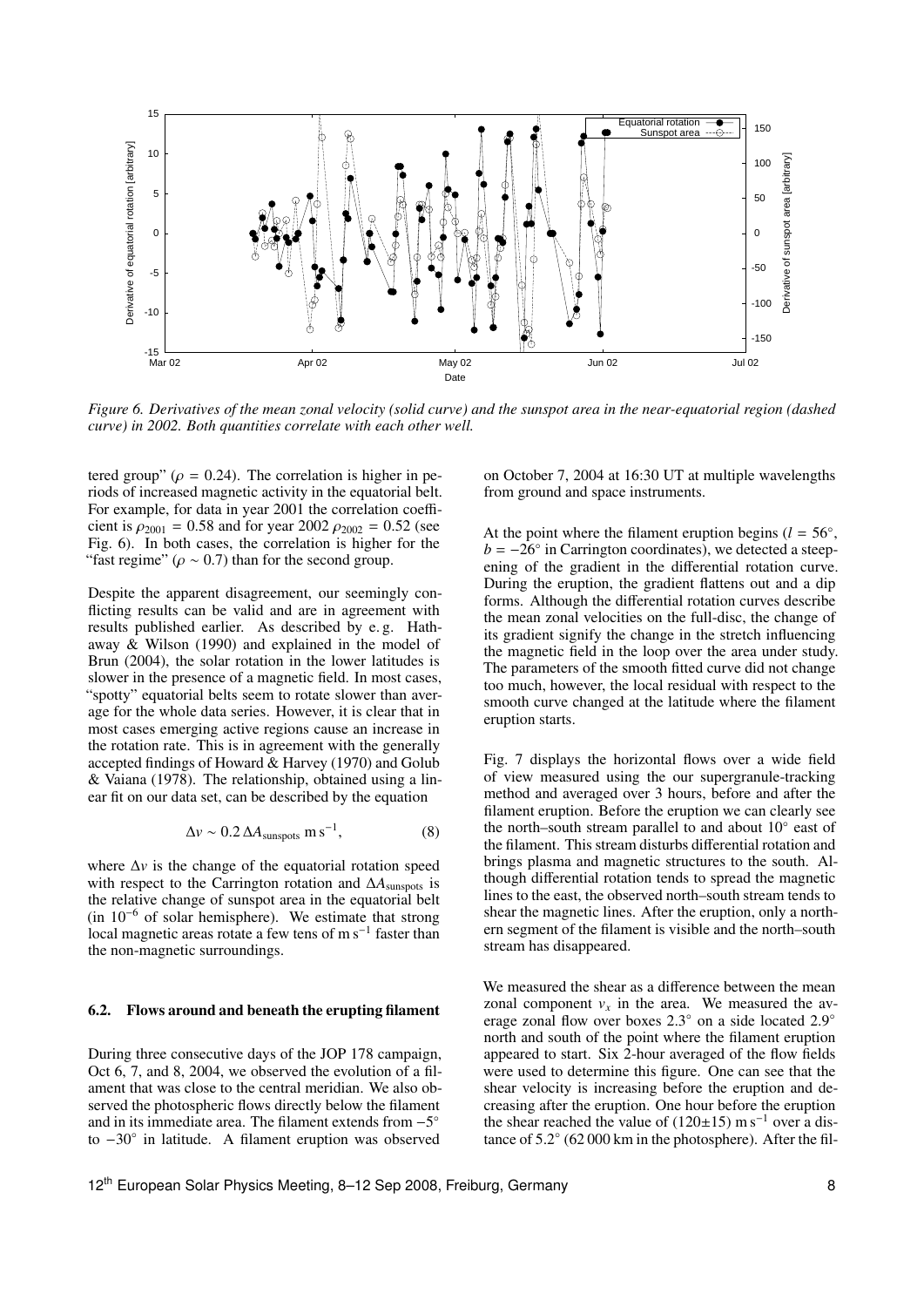![](_page_8_Figure_0.jpeg)

*Figure 7. The 3-hour average of the flow field in the close vicinity of the starting point (l = 56°, b = −26°) before (left) and after (right) filament eruption. The filament observed by ISOON on October 7 2004 at 15.20 UT is superimposed. The dashed boxes denote areas used for the zonal shear calculation.*

ament eruption we observe ordinary differential rotation restoration below 30◦ south.

#### 6.3. Vertical structure of horizontal flows

The issue of the our tracking-based method is that we measure displacements of supergranular structures in the series of processed Dopplergrams and interpret them as the large-scale velocity field in the solar photosphere. However, we cannot establish the range of depths in the solar convection zone, where the large-scale flows are well represented by the surface measurements. With the use of the data provided by the time-distance helioseismology we can determine this unknown parameter. We can also verify the assumption of our analysis: whether supergranules are subjected to the transport by the velocity field on the larger scale.

The large-scale flows are a combination of many types of motions of various spatial scales (such as differential rotation, meridional circulation, possibly giant cell convection, and others), which unfortunately cannot be reliably separated in components. These components may vary independently with time and depth. This implies that, in principle, when dealing with the large-scale flows, we cannot obtain unambigous results that do not allow any alternative interpretation. Nonetheless, the realistic numerical simulation should reveal the combined largescale plasma flow, properties of which is comparable with the measured ones. Such numerical simulation, which is not present at the time, shall allow to distinguish various components of the detected large-scale flow and to study them separately. The results therefore provide encouraging large-scale flow properties, which are to be reproduced by models.

For the comparison between the data obtained by our method and the results of the time-distance helioseismology we used high-cadence full-resolution full-disc Dopplergrams recorded in March and April 2001. In this period, 46 flow maps averaged over 8 hours of the vicinity of active region NOAA 9361/9393/9433 were processed by time-distance helioseismology using the ray approximation (see Zhao & Kosovichev, 2004). From these maps we used six examples in six different days (March 3rd, March 28th, 29th, 30th, 31st, and April 25th). In these days, MDI data series did not contain many gaps, so the data were also suitable for our tracking method, and the field of view was far from the solar limb, so we can exclude any possible effect of undersampling in Dopplergrams near the solar limb.

We had to slightly modify our method to match challenges and properties of the time-distance data. Postel projection was used instead of Sanson-Flamsteed ones, because helioseismic data are computed in this geometrical projection (it conserves the main circles, therefore it is suitable for measurement of *p*-modes' travel-times).

All the datasets were aligned with the centre of the field of view on Carrington coordinates  $l = 148.5^\circ$  and  $b = 19^\circ$ .<br>The field of view has the total size of 512×512 pixels with The field of view has the total size of  $512\times512$  pixels with the resolution of  $0.92''$  px<sup>-1</sup>. The datacubes from the local helioseismology contain 15 irregularly spaced depths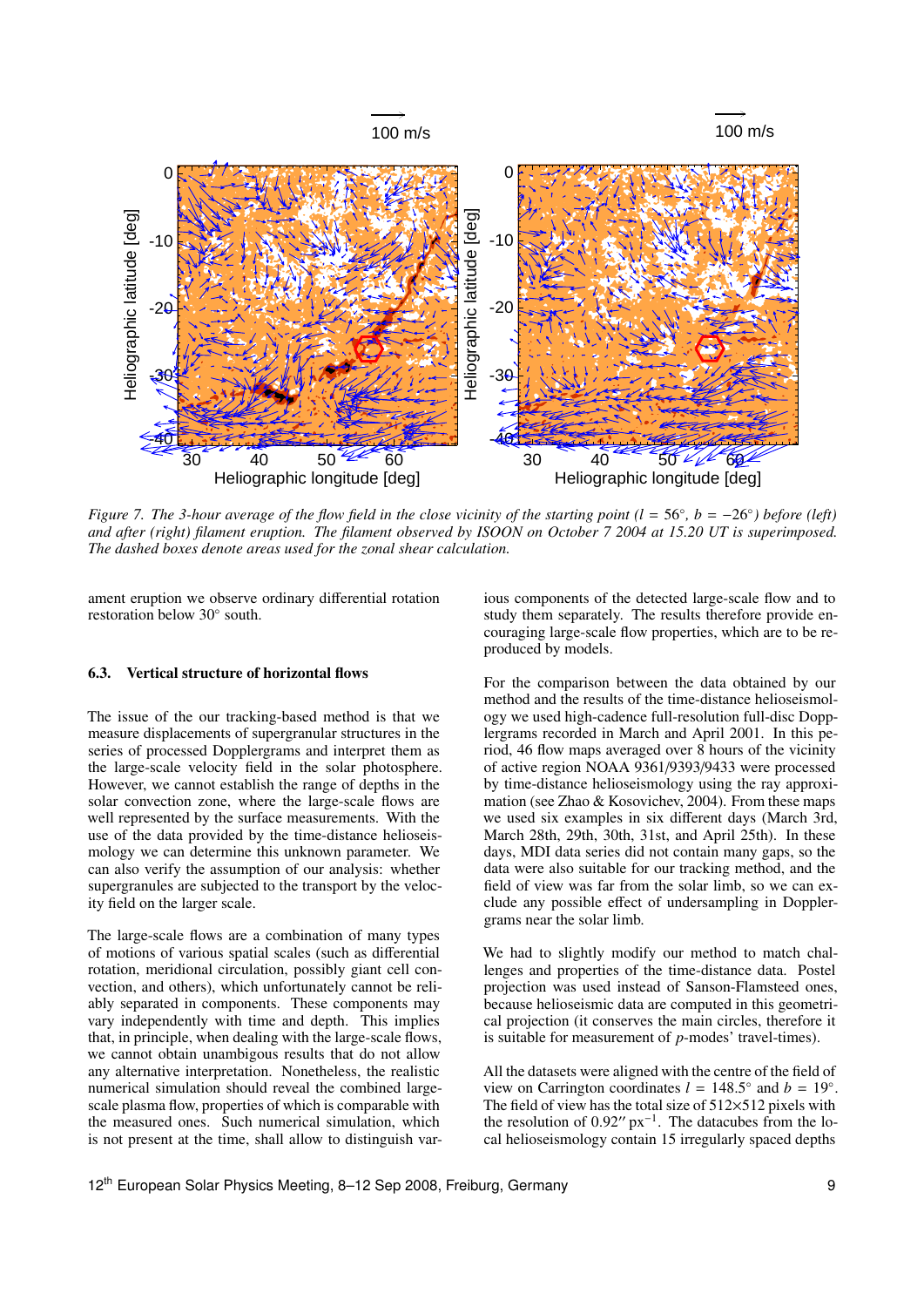from 0.77 Mm to more than 80 Mm. The results of our method have effective resolution of  $60$ ", but the results of time-distance helioseismology have  $8''$ . We smoothed helioseismic flow maps to match the resolution of  $60$ ". This also means that the structure of the internal flow in supergranulation is filtered out and does not disturb the study of the large-scale flow field, which is the most important deviation from the study of Zhao & Kosovichev (2003). The velocity field obtained by our tracking method are in principle twodimensional – horizontal. The *z*-component of the time-distance flows suffers from effects of crosstalks, therefore we use only horizontal (i. e. in *x* and *y*) components of the time-distance flows. For each depth in the helioseismic datacube we calculated its similarity to the flow map obtained by tracking of supergranular structures. As the measure of similarity we used the magnitude weighted cosine of the direction difference.

Our analysis shows that the large-scale flow does not vary much with depth down to 10 Mm in the quiet Sun regions (see Fig. 8). This fact means that the large-scale horizontal velocity field measured in the surface measurement represents well the large-scale horizontal dynamics in the layer of 0–10 Mm depth. The obtained results can be interpreted as a fulfilment of the basic assumption of our tracking method that supergranular structures may be indeed treated as the objects carried by the large-scale velocity field and that the supergranules move in the depths down to 5 Mm coherently in the horizontal direction with a slight lost of coherence between 5 and 10 Mm.

There is an alternative interpretation of the obtained results. Assuming that the time-distance helioseismology is less reliable deeper down in the convection zone and that the large-scale flows do not vary much in the entire upper convection zone, our results put a level, where the reliability of the time-distance measurements is reasonable. In this interpretation, the time-distance flow measurements are reasonable in upper 10 Mm in the quiet Sun regions and upper 5 Mm in regions occupied by the magnetic field. There are recent papers (e. g. Jackiewicz et al., 2008) using another time-distance implementation, which suggest the range of reasonability of time-distance results only upper 3 Mm.

To confirm our first interpretation, the structure of the supergranules itself must be analysed. Therefore we modified our analysis and instead of smearing the timedistance flow field to remove the signal of supergranulation internal mass flow, we subtracted the large-scale velocity field, so that only the internal velocities in supergranules remained in the flow map. From the maps containing only the separated supergranulation signal we calculated the horizontal divergence as the representation of down/up-flows. It is more stable than the measured *z*-component of velocity, which suffers of plenty from issues (Zhao, 2006).

In the middle panel in Fig. 8 we see that the divergence signal is very similar in the quiet Sun region in depths 0.77–6.4 Mm. Down to ∼7 Mm the correlation is positive,

![](_page_9_Figure_5.jpeg)

*Figure 8.* Upper: *The similarity of the large-scale flows at various depths in the solar convection zone with the surface measurements by LCT.* Middle: *Correlation of the divergence signal representing supergranulation between the small-scale flow maps at various dephts and the surface layers.* Bottom: *Trends of the opacity and superadiabaticity according to reference model S in the same level in the solar convection zone.*

implying the coherency in the structure of supergranules. Deeper down the correlation turns negative, which might suggest the evidence of return flow in supergranules.

In the lowest panel in Fig. 8 the trend of the superadiabaticity within the sub-surface layers of convection zone, coming from reference solar model S (Christensen-Dalsgaard et al., 1996) is plotted. The superadiabaticity *A* ∗ is defined as

$$
A^* = \frac{1}{\gamma} \frac{d \ln p}{d \ln r} - \frac{d \ln \rho}{d \ln r},
$$
 (9)

where  $\gamma$ , *p*, and  $\rho$  are the state parametres (adiabatic exponent, pressure, and density) of the plasma at distance *r* from the center of the Sun. Should the *A* <sup>∗</sup> be negative, the layers at *r* are convectively unstable (e. g. discussion